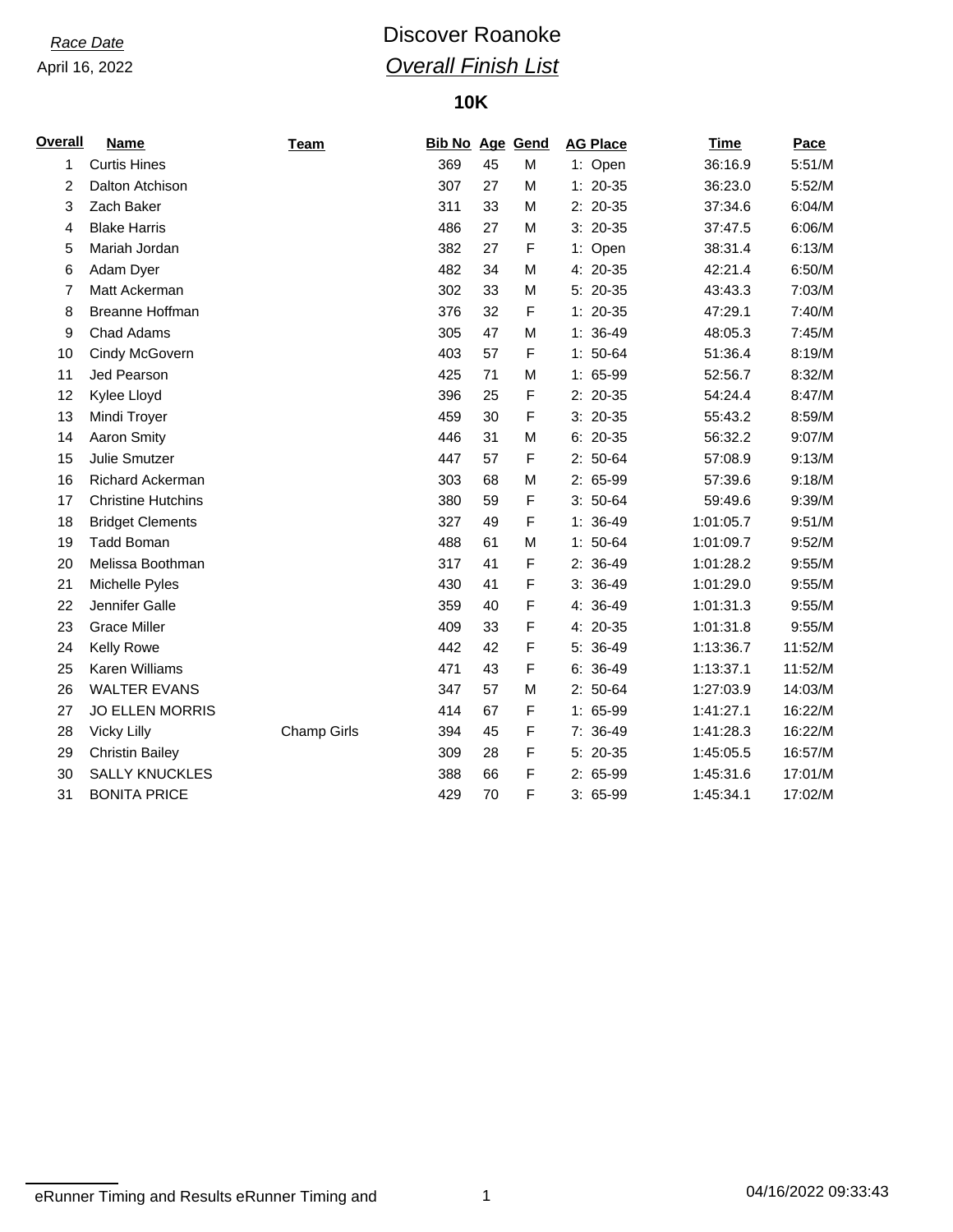# *Race Date* **Discover Roanoke** *Overall Finish List*

### **5K**

| <b>Overall</b> | <b>Name</b>               | <b>Team</b>          | <b>Bib No Age Gend</b> |                |             | <b>AG Place</b> | <b>Time</b> | Pace    |
|----------------|---------------------------|----------------------|------------------------|----------------|-------------|-----------------|-------------|---------|
| 1              | ward moya                 |                      | 415                    | 58             | M           | 1: Open         | 20:07.4     | 6:29/M  |
| 2              | Zach Hittler              |                      | 374                    | 37             | M           | $1: 36-49$      | 23:27.4     | 7:34/M  |
| 3              | <b>ISAAC GROGG</b>        |                      | 366                    | 16             | M           | $1 - 19$<br>1:  | 23:34.6     | 7:36/M  |
| 4              | <b>Landon Perkins</b>     |                      | 426                    | 13             | M           | $1 - 19$<br>2:  | 24:24.0     | 7:52/M  |
| 5              | <b>Lindsay Hittler</b>    |                      | 373                    | 34             | F           | 1: Open         | 25:40.9     | 8:16/M  |
| 6              | Jeremy Rice               |                      | 431                    | 28             | M           | $1: 20-35$      | 26:09.7     | 8:26/M  |
| 7              | Nikki Cody                |                      | 329                    | 39             | F           | $1: 36-49$      | 26:31.9     | 8:34/M  |
| 8              | Larry Dickey              |                      | 337                    | 52             | M           | $1: 50-64$      | 26:35.1     | 8:35/M  |
| 9              | Thomas Striggow           |                      | 481                    | 70             | M           | 1: 65-99        | 26:57.6     | 8:42/M  |
| 10             | <b>GREG NEHER</b>         |                      | 420                    | 32             | M           | 2: 20-35        | 27:19.6     | 8:49/M  |
| 11             | Roger Zehr                |                      | 480                    | 65             | M           | 2: 65-99        | 27:25.5     | 8:51/M  |
| 12             | Quentin Dickerhoff        |                      | 485                    | 12             | M           | $1 - 19$<br>3.  | 27:36.4     | 8:54/M  |
| 13             | alayna kriegel            |                      | 389                    | 22             | F           | $1: 20-35$      | 27:49.1     | 8:58/M  |
| 14             | Morgan Mattern            |                      | 399                    | 28             | F           | 2: 20-35        | 27:49.5     | 8:59/M  |
| 15             | <b>CAROLINE KRIEGEL</b>   |                      | 390                    | 21             | F           | $3: 20-35$      | 27:53.3     | 9:00/M  |
| 16             | Rachel Thomas             |                      | 457                    | 50             | F           | $1: 50-64$      | 28:04.4     | 9:03/M  |
| 17             | Ashley Wilson             |                      | 474                    | 35             | F           | 4: 20-35        | 28:06.6     | 9:04/M  |
| 18             | Rachel Thomas             |                      | 456                    | 50             | F           | $2: 50-64$      | 28:08.7     | 9:05/M  |
| 19             | <b>MATTHEW GISH</b>       |                      | 361                    | 22             | M           | $3: 20-35$      | 28:49.9     | 9:18/M  |
| 20             | <b>Anthony Grilliot</b>   |                      | 365                    | 45             | M           | 2: 36-49        | 29:00.9     | 9:22/M  |
| 21             | NOAH WARNER               |                      | 464                    | 17             | M           | $1 - 19$<br>4:  | 29:09.6     | 9:24/M  |
| 22             | Sawyer Hoffman            |                      | 378                    | $\overline{7}$ | M           | 5:<br>$1 - 19$  | 30:21.2     | 9:47/M  |
| 23             | Ryan Hoffman              |                      | 377                    | 34             | M           | 4: 20-35        | 30:24.0     | 9:48/M  |
| 24             | Jeff Anderson             |                      | 487                    | 59             | M           | 2: 50-64        | 30:46.3     | 9:56/M  |
| 25             | <b>Heather Dickerhoff</b> |                      | 483                    | 37             | F           | 2: 36-49        | 30:54.3     | 9:58/M  |
| 26             | Kathy Amborn              |                      | 306                    | 59             | F           | $3: 50-64$      | 31:07.5     | 10:02/M |
| 27             | ROXANN GROGG              |                      | 367                    | 41             | F           | $3:36-49$       | 31:23.2     | 10:08/M |
| 28             | Sabra McComb              |                      | 402                    | 59             | F           | 4: 50-64        | 31:43.6     | 10:14/M |
| 29             | Allison Meyer             |                      | 406                    | 29             | F           | 5: 20-35        | 32:00.4     | 10:20/M |
| 30             | Krystal Sullivan-Doyle    |                      | 452                    | 36             | F           | 4: 36-49        | 32:01.0     | 10:20/M |
| 31             | Otto Dickerhoff           |                      | 484                    | 9              | M           | $1 - 19$<br>6.  | 32:12.6     | 10:23/M |
| 32             | Chad Dickerhoff           |                      | 335                    | 40             | F           | 5: 36-49        | 32:12.8     | 10:24/M |
| 33             | <b>Bonnie Dickey</b>      |                      | 336                    | 50             | $\mathsf F$ | 5: 50-64        | 32:50.0     | 10:36/M |
| 34             | <b>ALICIA Ripplinger</b>  |                      | 433                    | 35             | F           | 6: 20-35        | 32:53.8     | 10:37/M |
| 35             | Eva Webb                  |                      | 468                    | 47             | F           | 6: 36-49        | 33:53.8     | 10:56/M |
| 36             | Sharon Veach              | <b>Church Ladies</b> | 460                    | 53             | F           | $6: 50-64$      | 34:39.8     | 11:11/M |
| 37             | <b>Todd Kriegel</b>       |                      | 392                    | 52             | M           | $3: 50-64$      | 35:00.5     | 11:18/M |
| 38             | Kelly Kriegel             |                      | 391                    | 51             | F           | 7: 50-64        | 35:01.7     | 11:18/M |
| 39             | Noah Cokl                 |                      | 331                    | 25             | M           | 5: 20-35        | 35:14.1     | 11:22/M |
| 40             | <b>Maddy Cokl</b>         |                      | 330                    | 23             | F           | 7: 20-35        | 35:14.7     | 11:22/M |
| 41             | Chris Dourson             |                      | 339                    | 38             | M           | 3: 36-49        | 35:24.3     | 11:25/M |
| 42             | Chelsea Dourson           |                      | 338                    | 33             | F           | 8: 20-35        | 35:25.4     | 11:26/M |
| 43             | Neil Zehr                 |                      | 478                    | 35             | M           | $6: 20-35$      | 36:05.5     | 11:39/M |
| 44             | Jami Craft                |                      | 332                    | 38             | F           | 7: 36-49        | 36:07.1     | 11:39/M |
| 45             | Jeremiah Heierman         |                      | 368                    | 45             | M           | 4: 36-49        | 36:24.4     | 11:45/M |
| 46             | Samantha Sonnenberg       |                      | 448                    | 22             | F           | 9: 20-35        | 36:46.5     | 11:52/M |
| 47             | Rebecca Zehr              |                      | 479                    | 65             | F           | $1:65-99$       | 37:13.7     | 12:01/M |

eRunner Timing and Results eRunner Timing and 1 04/16/2022 09:33:19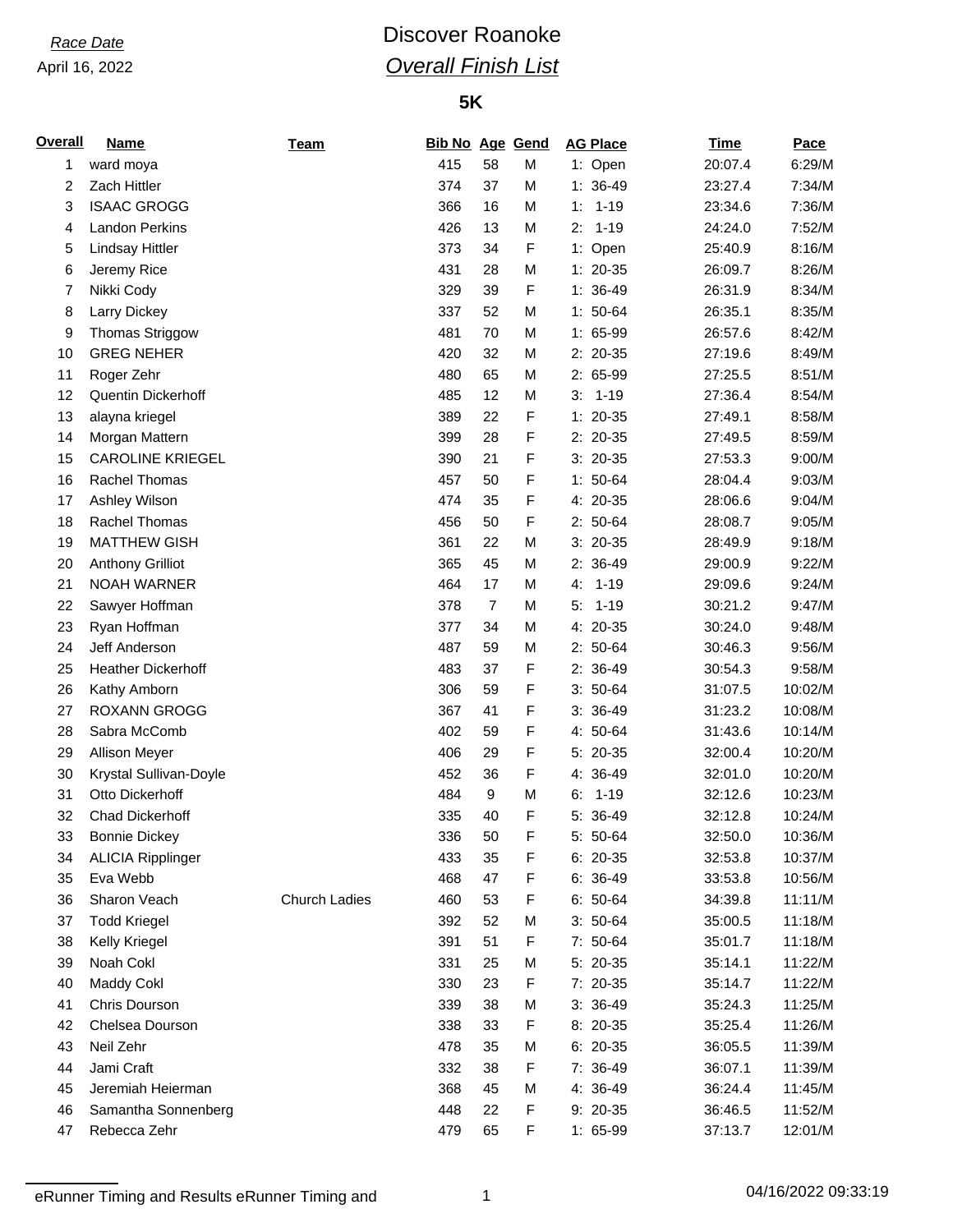# *Race Date* **Discover Roanoke** *Overall Finish List*

### **5K**

| <b>Overall</b> | Name                  | Team                 | <b>Bib No Age Gend</b> |    |   | <b>AG Place</b> | <b>Time</b> | Pace    |
|----------------|-----------------------|----------------------|------------------------|----|---|-----------------|-------------|---------|
| 48             | Latisha Farthing      | Farthing             | 349                    | 39 | F | 8: 36-49        | 37:22.3     | 12:03/M |
| 49             | Amanda Baker          |                      | 310                    | 33 | F | 10: 20-35       | 38:08.9     | 12:18/M |
| 50             | <b>DEB NEHER</b>      |                      | 418                    | 56 | F | 8: 50-64        | 39:37.2     | 12:47/M |
| 51             | TIM NEHER             |                      | 423                    | 29 | M | 7: 20-35        | 39:38.6     | 12:47/M |
| 52             | Kimberly Fischer      |                      | 351                    | 51 | F | $9:50-64$       | 40:40.0     | 13:07/M |
| 53             | <b>Rick Fischer</b>   |                      | 352                    | 52 | M | 4: 50-64        | 40:41.1     | 13:07/M |
| 54             | Stephanie Meyer       |                      | 408                    | 52 | F | 10: 50-64       | 41:30.5     | 13:23/M |
| 55             | Hannah Pherigo        |                      | 427                    | 27 | F | 11: 20-35       | 41:31.0     | 13:24/M |
| 56             | angie bayoneta        |                      | 313                    | 46 | F | $9:36-49$       | 41:37.0     | 13:25/M |
| 57             | <b>Greta Goines</b>   |                      | 362                    | 44 | F | 10: 36-49       | 41:49.8     | 13:30/M |
| 58             | <b>ROB NEHER</b>      |                      | 422                    | 56 | M | 5: 50-64        | 41:56.3     | 13:32/M |
| 59             | <b>TRAVIS NEHER</b>   |                      | 424                    | 30 | M | 8: 20-35        | 41:56.5     | 13:32/M |
| 60             | Max Mattern           |                      | 398                    | 30 | M | $9: 20-35$      | 42:18.3     | 13:39/M |
| 61             | Roger Buchtman        | <b>FW Metals</b>     | 325                    | 65 | M | $3:65-99$       | 42:28.4     | 13:42/M |
| 62             | <b>Cathy Swartz</b>   |                      | 453                    | 67 | F | 2: 65-99        | 43:31.9     | 14:03/M |
| 63             | Denise Schumm         | <b>Church Ladies</b> | 494                    | 58 | F | 11: 50-64       | 45:46.2     | 14:46/M |
| 64             | <b>Cindy Meyer</b>    | <b>Church Ladies</b> | 407                    | 56 | F | 12: 50-64       | 45:47.2     | 14:46/M |
| 65             | Chelli Smith          | <b>Church Ladies</b> | 444                    | 56 | F | 13: 50-64       | 45:48.5     | 14:47/M |
| 66             | Ronda Flesch          | <b>Church Ladies</b> | 353                    | 58 | F | 14: 50-64       | 45:48.8     | 14:47/M |
| 67             | Catherine Tarka       |                      | 455                    | 58 | F | 15: 50-64       | 46:34.0     | 15:01/M |
| 68             | <b>Brenda Stoffel</b> | Malcolm              | 449                    | 58 | F | 16: 50-64       | 46:34.2     | 15:01/M |
| 69             | Michael Farthing      | Farthing             | 350                    | 39 | M | 5: 36-49        | 46:40.2     | 15:03/M |
| 70             | Susan Stoppenhagen    | Church Ladies        | 450                    | 53 | F | 17: 50-64       | 49:33.1     | 15:59/M |
| 71             | Sheryl Bauermeister   | <b>Church Ladies</b> | 312                    | 54 | F | 18: 50-64       | 49:33.2     | 15:59/M |
| 72             | Rebecca Rogers        |                      | 434                    | 64 | F | 19: 50-64       | 50:17.1     | 16:13/M |
| 73             | Megen Gaylord         |                      | 360                    | 48 | F | 11: 36-49       | 50:17.4     | 16:13/M |
| 74             | <b>Tricia Grams</b>   |                      | 364                    | 50 | F | 20: 50-64       | 50:28.6     | 16:17/M |
| 75             | Kelly Ryder           |                      | 443                    | 53 | F | 21: 50-64       | 51:19.8     | 16:33/M |
| 76             | Tom Will              |                      | 469                    | 73 | M | 4: 65-99        | 51:36.1     | 16:39/M |
| 77             | Debbie Lloyd          |                      | 395                    | 55 | F | 22: 50-64       | 54:23.0     | 17:33/M |
| 78             | Jennifer Adair        |                      | 304                    | 56 | F | 23: 50-64       | 54:24.3     | 17:33/M |
| 79             | Beth Fox              |                      | 355                    | 57 | F | 24: 50-64       | 54:25.6     | 17:33/M |
| 80             | Sloane Williams       |                      | 473                    | 18 | F | $1: 1 - 19$     | 54:35.6     | 17:37/M |
| 81             | Kristy Bachnivsky     |                      | 308                    | 39 | F | 12: 36-49       | 54:36.1     | 17:37/M |
| 82             | Darcy Williams        |                      | 470                    | 19 | F | $2: 1-19$       | 54:36.6     | 17:37/M |
| 83             | Beth Golden           |                      | 363                    | 34 | F | 12: 20-35       | 54:36.9     | 17:37/M |
| 84             | <b>Tifni Monsey</b>   |                      | 413                    | 42 | F | 13: 36-49       | 54:38.4     | 17:38/M |
| 85             | Al Kucich             |                      | 393                    | 19 | F | $3: 1-19$       | 54:38.9     | 17:38/M |
| 86             | Dianne Ketcham        |                      | 386                    | 64 | F | 25: 50-64       | 54:41.0     | 17:38/M |
| 87             | Kimberly Ketcham      |                      | 387                    | 31 | F | 13: 20-35       | 54:43.2     | 17:39/M |
| 88             | Gretchen Abbott       |                      | 301                    | 55 | F | 26: 50-64       | 54:55.9     | 17:43/M |

eRunner Timing and Results eRunner Timing and 2 04/16/2022 09:33:20